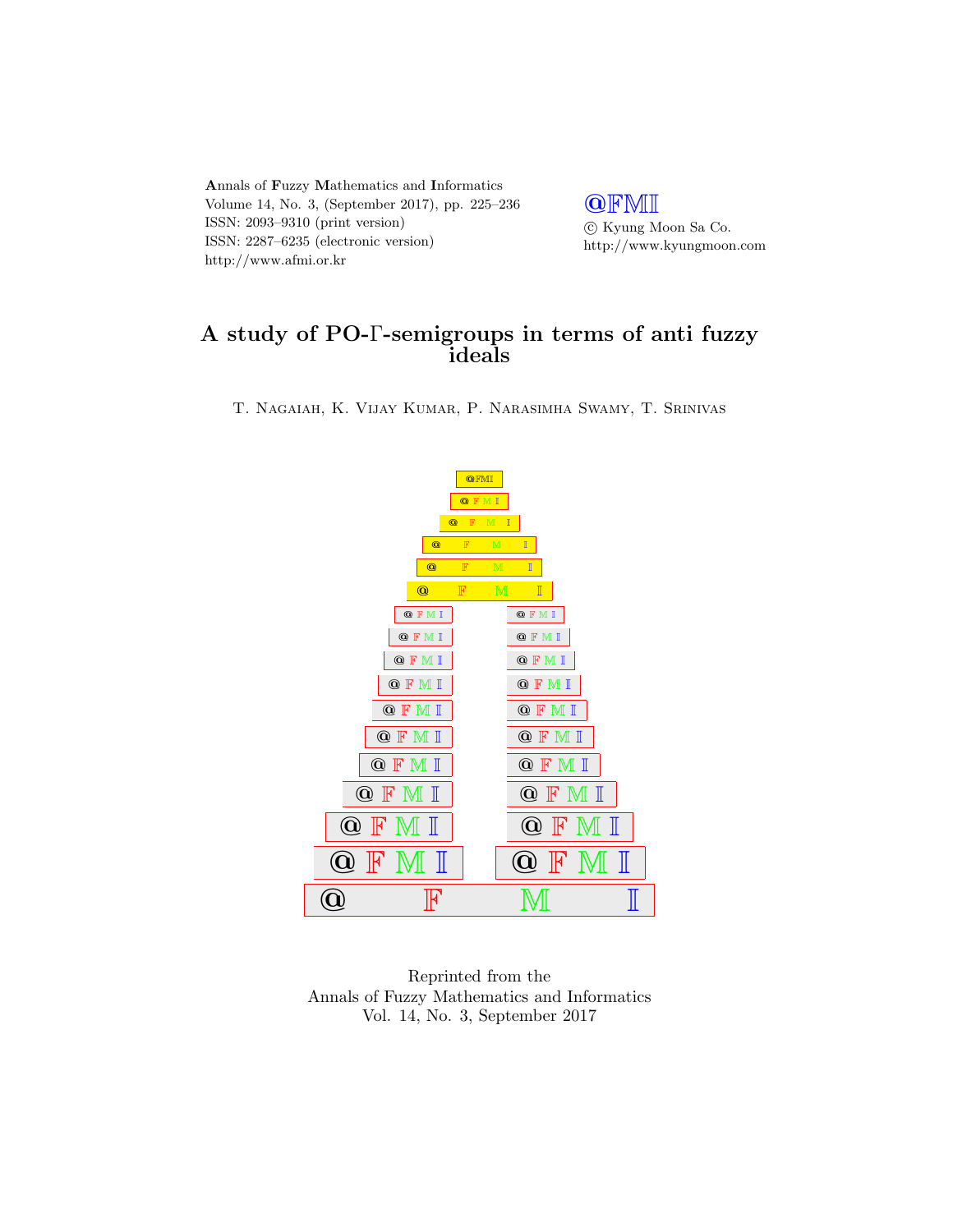Annals of Fuzzy Mathematics and Informatics Volume 14, No. 3, (September 2017), pp. 225–236 ISSN: 2093–9310 (print version) ISSN: 2287–6235 (electronic version) http://www.afmi.or.kr

**QFMI**  c Kyung Moon Sa Co. http://www.kyungmoon.com

# A study of PO-Γ-semigroups in terms of anti fuzzy ideals

T. Nagaiah, K. Vijay Kumar, P. Narasimha Swamy, T. Srinivas

Received 19 February 2016; Revised 4 October 2016; Accepted 19 December 2016

Abstract. The notions of anti fuzzy ideals, bi-ideals and interior ideals of Partially Ordered Γ-Semigroups(POΓS) have been proposed in this paper. We characterize some properties of POΓS in terms of anti fuzzy ideals (AFI). We obtain equivalent statements on composition of AFI using the characteristic function and anti fuzzy bi-ideal(AFBI). Also we study the relationship between anti fuzzy product and union of AFI in a POΓS. Finally, we deliberate the necessary and sufficient condition of PO-Γ-semigroups.

# 2010 AMS Classification: 20M99, 20M12,08A72

Keywords: PO-Γ-semigroup, Anti fuzzy sub Γ-semigroup, Anti fuzzy ideal, Anti fuzzy bi-ideal, Anti fuzzy interior ideal, Anti fuzzy product, Composition of anti fuzzy ideal, Normal anti fuzzy ideal, Fuzzy magnified translation.

Corresponding Author: Thota Srinivas (thotasrinivas.srinivas@gmail.com)

### 1. INTRODUCTION

 $\Gamma$ he idea of fuzzy set was first considered by Zadeh [\[26\]](#page-11-0). The AFI of lie algebras was considered by Akram [\[1\]](#page-11-1). Fuzzy subgroups and anti fuzzy subgroups were considered by Biswas [\[2\]](#page-11-2). The notion of left regular PO-Γ-semigroups were studied by Lee et al.  $[11]$ . The notion of AFI in ternary semirings was considered by Nagaiah [\[14\]](#page-11-4). The notion of fuzzy ideal extension of ordered semigroups was considered by Xie  $[25]$ . AFI of Γ-rings was considered by Ozturk et al. [\[15\]](#page-11-6). Fuzzy groups were considered by Rosenfeld [\[17\]](#page-11-7). Γ-semigroups were considered by Sen [\[18\]](#page-11-8). Later on Sen et al.[\[19\]](#page-11-9) considered only one sided Γ-semigroups. Moreover, POΓS (Partially Ordered  $\Gamma$ -semigroups) studied by Kwon et al. [\[10\]](#page-11-10).

The notion of AFI in semigroups, characterizations of different classes in semigroups and the properties of their AFIs were considered by Khan et al.[\[8\]](#page-11-11) and Shabir et al.[\[20\]](#page-11-12). Recently, Srinivas et al.[\[22\]](#page-11-13) has been studied the concept of the notion of Γ-near-rings in terms of AFI and its properties. Further Nagaiah et al.[\[13\]](#page-11-14) extended varies properties of PO-Γ-semigroups. Prime radicals of Γ-Semigroup were studied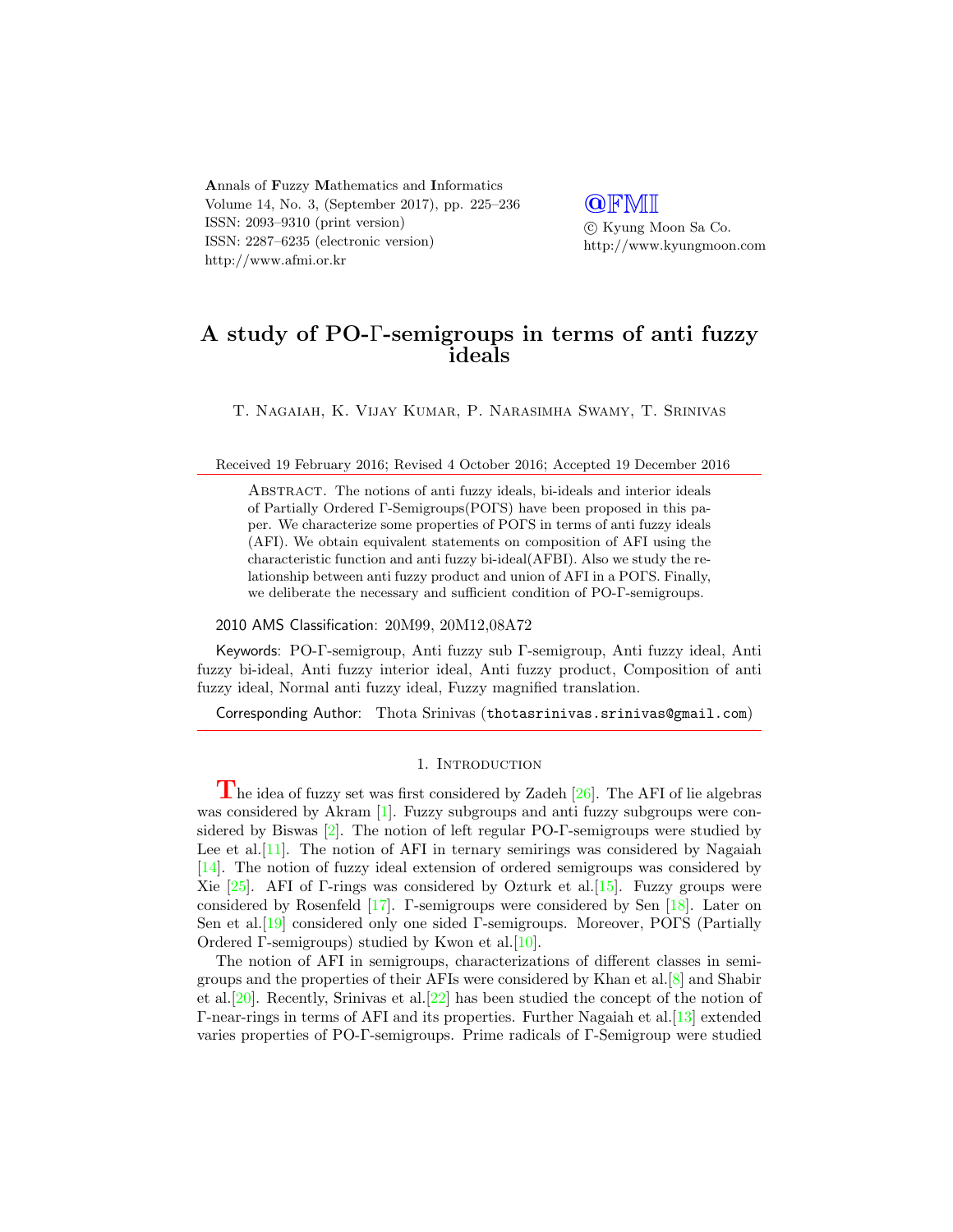by Dutta et al.[\[3\]](#page-11-15). Bi-ideals in ordered Γ-Semigroups were considered by Thawhat [\[24\]](#page-11-16) and fuzzy bi-ideals in semigroups were considered by Kuroki [\[9\]](#page-11-17). Moreover, properties of PO-Γ-semigroups in terms of fuzzy ideals were studied by Majumder et al.<sup>[\[12\]](#page-11-18)</sup>. After that Pal et al.<sup>[\[16\]](#page-11-19)</sup> studied the characterization of Γ-semigroup in terms of AFI. Kehayopulu et al.[\[7\]](#page-11-20) introduced the regular ordered semigroups in terms of fuzzy sets. Many more researchers studied the different types of fuzzy ideals in ordered Γ-semigroups and its properties of PO-Γ-semigroups,for example see [\[4,](#page-11-21) [5,](#page-11-22) [6,](#page-11-23) [21,](#page-11-24) [23\]](#page-11-25).

In this direction we study the Partially Ordered Γ-semigroups in terms of AFI.

# 2. Preliminaries

**Definition 2.1** ([\[4\]](#page-11-21)). Let S and  $\Gamma$  be two non-empty sets. Then S is called a  $\Gamma$ semigroup, if there exists a mapping from  $S \times \Gamma \times S \to S$ , written as  $(a, \alpha, b) \mapsto a\alpha b$ satisfying the identity  $(a\alpha b)\beta c = a\alpha(b\beta c)$ , for all  $a, b, c \in S$  and for all  $\alpha, \beta \in \Gamma$ .

**Definition 2.2** ([\[12\]](#page-11-18)). Let S be a Γ-semigroup. By subΓ-semigroup of S, we mean a non-empty subset A of S such that  $A\Gamma A \subseteq A$ .

**Definition 2.3** ([\[4\]](#page-11-21)). A Γ-semigroup S is called a PO-Γ-semigroup, if for any  $a, b, c \in$ S and for  $\alpha \in \Gamma$ ,  $a \le b$  implies  $a\alpha c \le b\alpha c$  and  $c\alpha a \le c\alpha b$ .

**Definition 2.4** ([\[21\]](#page-11-24)). Let S be a PO- $\Gamma$ -semigroup. A non-empty subset A of S is said to be right (resp. left) ideal of  $S$ , if

(i)  $ATS \subseteq A$  (resp.  $STA \subseteq A$ ),

(ii) if  $x \in A$  and  $y \in S$  such that  $y \leq x$ , then  $y \in A$ .

**Definition 2.5** ([\[21\]](#page-11-24)). Let S be an PO-Γ-semigroup. A sub Γ-semigroup A of S is said to be bi-ideal of  $S$ , if

(i)  $A\Gamma S\Gamma A \subseteq A$ ,

(ii) if  $x \in A$  and  $y \in S$  such that  $y \leq x$ , then  $y \in A$ .

**Definition 2.6.** A fuzzy subset  $\mu$  of a non-empty set X is a function  $\mu: X \to [0, 1]$ .

**Definition 2.7.** A function  $\Omega : S \to S'$ , where S and S' are POFSs, is said to be homomorphism, if  $\Omega(x\gamma y) = \Omega(x)\gamma \Omega(y)$ , for all  $x, y \in S$  and  $\gamma \in \Gamma$ .

**Definition 2.8** ([\[16\]](#page-11-19)). Let S be a POFS and  $\mu$ ,  $\lambda$  be two fuzzy subsets of S. Then their anti-product  $\mu\Gamma\lambda$  of  $\mu$  and  $\lambda$  is defined as

$$
(\mu \Gamma \lambda)(x) = \begin{cases} \inf \{ \max \{ \mu(y), \lambda(z) \} \} & \text{if } x = y\alpha z \text{ for } y, z \in S \text{ and } \alpha \in \Gamma, \\ 1 & \text{otherwise.} \end{cases}
$$

**Definition 2.9.** Let  $f : X \to Y$  be a function. For a fuzzy set  $\mu$  in Y, we define  $f^{-1}(\mu)(x) = \mu(f(x))$  for every  $x \in X$ . For a fuzzy set  $\lambda$  in X,  $f(\lambda)$  is defined by

$$
(f(\lambda))(y) = \begin{cases} \sup \lambda(x) & \text{if } f(x) = y, \ x \in X \\ 0 & \text{if there is no such } x, \end{cases}
$$

for each  $y \in Y$ .

**Definition 2.10** ([\[16\]](#page-11-19)). Let  $\Psi$  be a fuzzy subset of X and  $\alpha \in [0, 1-\sup\{\mu(x) : x \in$  $[X]$ ,  $\beta \in [0,1]$ . A mapping  $\Psi_{\beta\alpha}^c : S \to [0,1]$  is called a fuzzy magnified translation of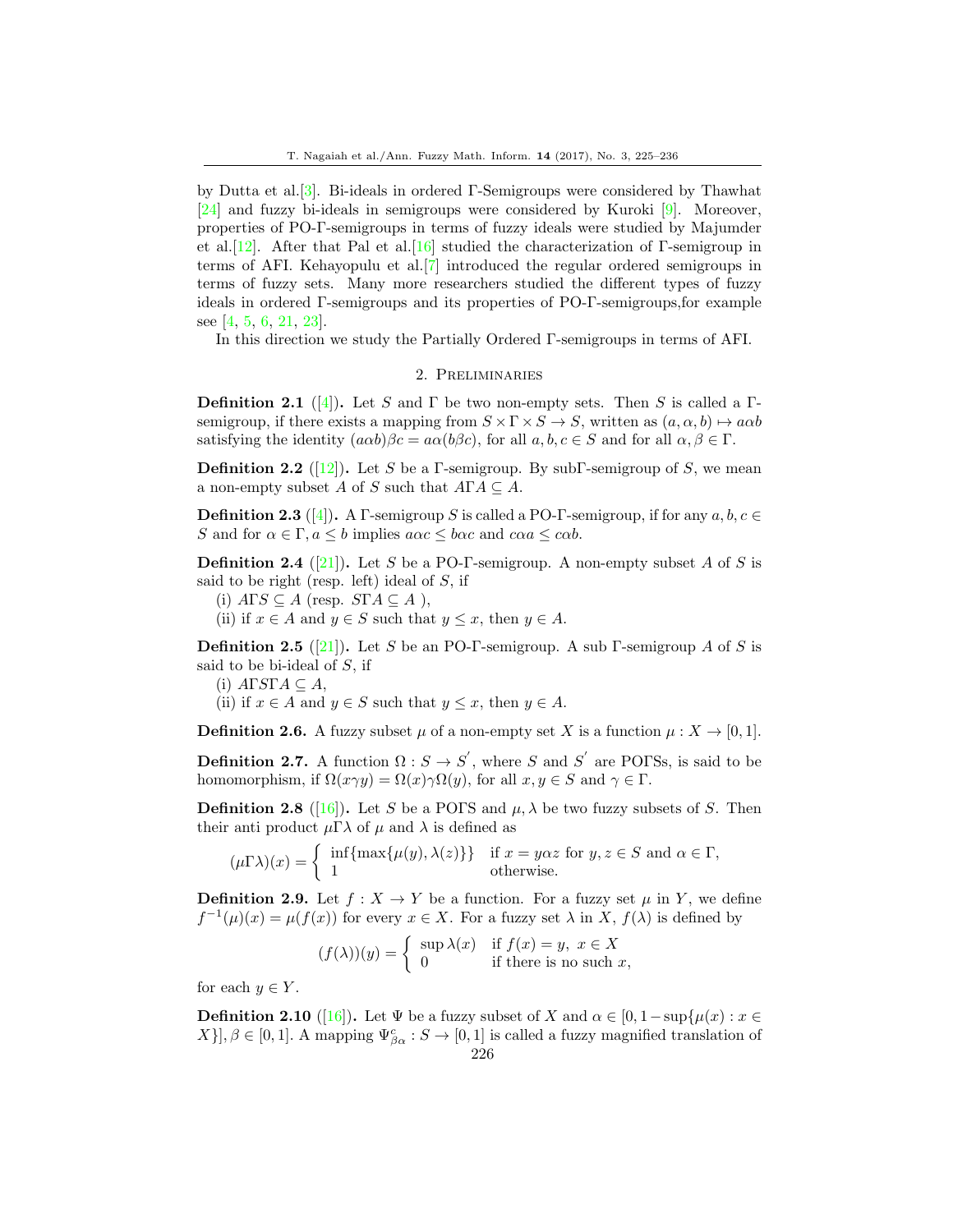$\Psi$ , if  $\Psi_{\beta\alpha}^{c}(x) = \beta \Psi(x) + \alpha$  for all  $x \in X$ .  $\Psi_{\alpha}^{T}$  (obtained by putting  $\beta = 1$ ) and  $\Psi_{\beta}^{T}$ (obtained by putting  $\alpha = 0$ ) are fuzzy translation and a fuzzy multiplication of  $\Psi$ .

**Definition 2.11** ([\[16\]](#page-11-19)). A PO-Γ-semigroup S is called left zero (right zero), if  $x\gamma y = x$  (resp.  $x\gamma y = y$ ), for all  $x, y \in S, \gamma \in \Gamma$ .

# 3. Anti fuzzy ideals

In this section we define an anti fuzzy sub Γ-semigroup, anti fuzzy left(right) ideal, anti fuzzy bi-ideal, anti fuzzy interior ideal of Partially Ordered Γ-semigroup and discuss an example of anti fuzzy ideal of Partially Ordered Γ-semigroup.

**Definition 3.1.** A fuzzy subset  $\mu$  of a POFS S is called an anti-fuzzy sub Γsemigroup of  $S$ , if

$$
\mu(x\alpha y) \le \max{\mu(x), \mu(y)},
$$
 for all  $x, y \in S$  and  $\alpha \in \Gamma$ .

**Definition 3.2.** A fuzzy subset  $\mu$  of a POFS S is called an anti fuzzy right(resp. left) ideal of S, if

(i)  $x \leq y \Rightarrow \mu(x) \leq \mu(y)$  for all  $x, y \in S$ ,

(ii)  $\mu(x\alpha y) \leq \mu(x)$  (resp.  $\mu(x\alpha y) \leq \mu(y)$ ), for all  $x, y \in S$  and  $\alpha \in \Gamma$ .

A fuzzy subset  $\mu$  of a POFS S is called an AFI of S, if it is both an antileft ideal and anti fuzzy right ideal.

<span id="page-3-0"></span>Example 3.3. Let  $S = \{ \emptyset, \{a\}, \{b\}, \{c\}, \{a, b\}, \{b, c\}, \{a, c\}, \{a, b, c\} \}$  and  $\Gamma =$  $\{\{a, b, c\}\}\$ . If for all  $A, C \in S$  and  $B \in \Gamma$ ,  $ABC = A \cap B \cap C$  and  $A \leq C \Leftrightarrow$  $A \subseteq C$ , then in [\[23\]](#page-11-25) Subrahmanyeswara Rao etc shown that S is partial order Γsemigroup(shortly POFS).

Now we find AFI of S. Let  $\mu$  be fuzzy subset of S defined as follows:

$$
\mu(A) = \begin{cases} 0.6 & \text{if order of A=3} \\ 0.2 & \text{if order of A=2} \\ 0.1 & \text{otherwise,} \end{cases}
$$

for each  $A \in S$ .

It is easy to prove that  $\mu$  is an AFI of the POFS S.

<span id="page-3-1"></span>**Example 3.4.** Let S be the set of all negative integers and  $\Gamma$  be the set of all negative even integers. Then S is a Γ-semigroup where  $x\alpha y$  denote the usual multiplication of integers  $x, \alpha, y$  with  $x, y \in S$  and  $\alpha \in \Gamma$ . Then S is a POFS. Let  $\mu$  be fuzzy subset of S defined as follows;

$$
\mu(x) = \begin{cases} \n0.8 & \text{if } x = 1 \\ \n0.4 & \text{if } x = -2 \\ \n0.2 & \text{if } x < -2, \n\end{cases}
$$

for each  $x \in S$ .

It is easy to verify that  $\mu$  is an AFI of a POFS S.

**Definition 3.5.** A fuzzy sub Γ-semigroup  $\mu$  of a POΓS S is called an anti-fuzzy bi-ideal of  $S$ , if

(i)  $x \leq y \Rightarrow \mu(x) \leq \mu(y)$ , for all  $x, y \in S$ , (ii)  $\mu(x\alpha y\beta z) \leq \max\{\mu(x), \mu(z)\}\$ , for all  $x, y, z \in S$  and  $\alpha, \beta \in \Gamma$ . 227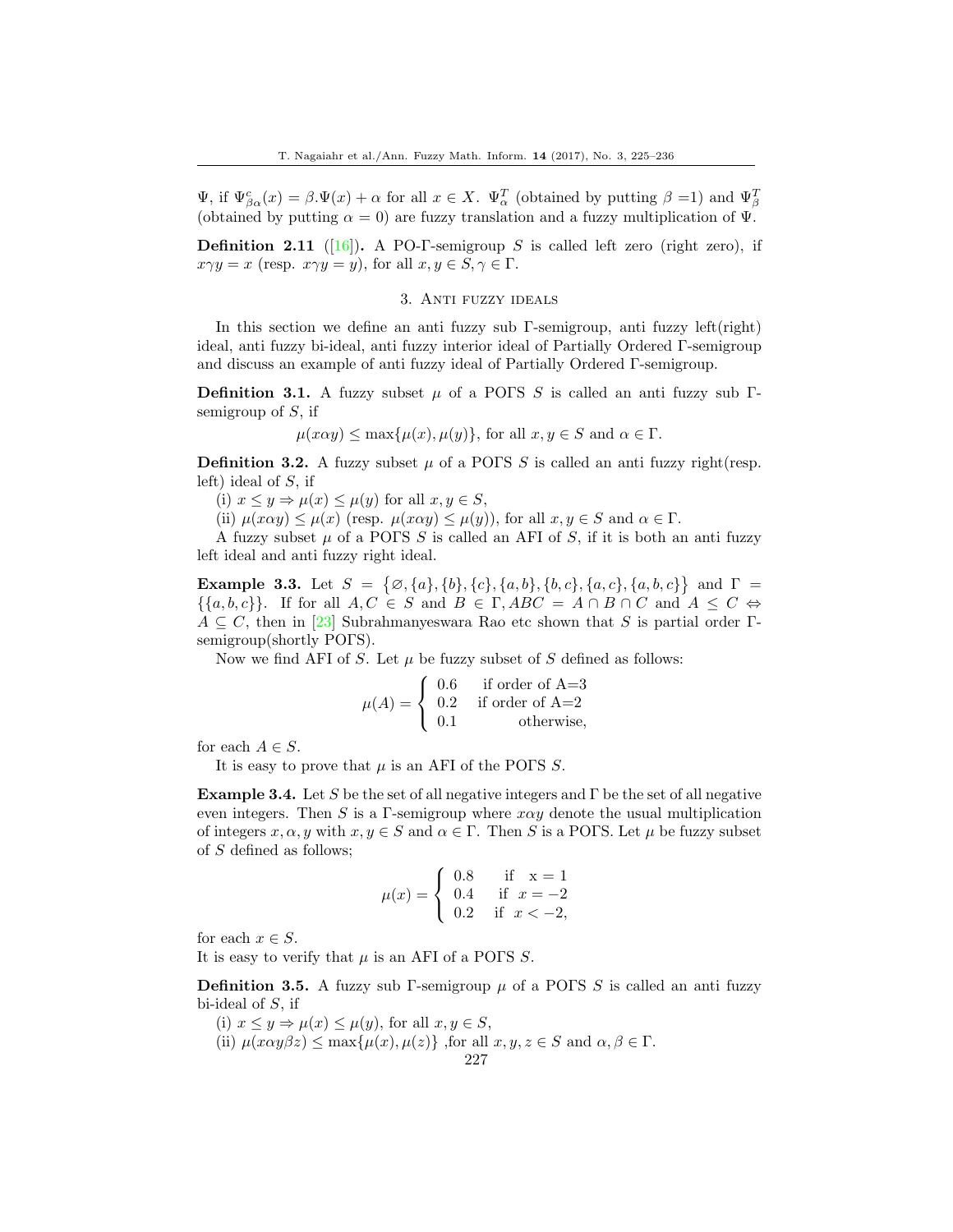**Definition 3.6.** A fuzzy sub Γ-semigroup  $\mu$  of a POΓS S is called an anti-fuzzy interior ideal of S, if

- (i)  $x \leq y \Rightarrow \mu(x) \leq \mu(y)$ , for all  $x, y \in S$ ,
- (ii)  $\mu(x\alpha a\beta y) \leq \mu(a)$ , for all  $x, y, a \in S$  and  $\alpha, \beta \in \Gamma$ .

**Definition 3.7.** An AFI  $\mu$  of a POFS S is said to be normal, if  $\mu(0) = 1$ .

**Definition 3.8.** An AFI  $\mu$  of a POFS S is said to be complete, if it is normal and there exist  $z \in S$  such that  $\mu(z) = 0$ .

#### 4. Main results

In this section we study several properties of partially ordered Γ-semigroups in terms of AFIs.

Theorem 4.1. Every AFI of a POTS is an anti fuzzy bi-ideal of a POTS.

*Proof.* Let  $\mu$  be AFI of a POFS S. For any  $x, y \in S$  with  $x \leq y$ ,  $\mu(x) \leq \mu(y)$ . case(i): Suppose  $\mu$  is an anti-fuzzy left ideal of a POFS S. Then  $\mu(x\alpha y) \leq \mu(y)$ , for all  $x, y \in S$  and  $\alpha \in \Gamma$ . Thus for any  $x, y, z \in S$  and  $\alpha, \beta \in \Gamma$ , we have

$$
\mu(x\alpha y\beta z) = \mu(x\alpha(y\beta z)) \le \mu(y\beta z) \le \mu(z).
$$

Case(ii): Suppose  $\mu$  is an anti-fuzzy right ideal of a POFS S. Then  $\mu(x\alpha y) \leq \mu(x)$ , for all  $x, y \in S$  and  $\alpha \in \Gamma$ . Thus For any  $x, y, z \in S$  and  $\alpha, \beta \in \Gamma$ , we have

$$
\mu(x\alpha y\beta z) = \mu(x\alpha(y\beta z)) = \mu((x\alpha y)\beta z) \le \mu(x\alpha y) \le \mu(x).
$$

From the both cases,

$$
\mu(x\alpha y) \le \mu(x) \vee \mu(y) = \max\{\mu(x), \mu(y)\}\
$$

and

$$
\mu(x\alpha y\beta z) \le \max\{\mu(x), \mu(z)\},\
$$

for all  $x, y, z \in S$  and  $\alpha, \beta \in \Gamma$ . So  $\mu$  is an anti-fuzzy bi-ideal of S.

Example 4.2. The examples [3.3](#page-3-0) and [3.4](#page-3-1) are AFIs of POFS S. We can easily verify that  $\mu$  is an AFBI of a POFS S.

**Proposition 4.3** ([\[6\]](#page-11-23)). Let S be a POFS and  $\{\Omega_i\}_{i\in I}$  a non-empty family of fuzzy subsets of S. Then  $\bigwedge_{i\in I}\Omega_i$  is a fuzzy subset of S.

**Proposition 4.4.** Let S be a POFS and  $\{\Omega_i\}_{i\in I}$  a non-empty family of fuzzy subsets of S. Then  $\bigvee_{i\in I}\Omega_i$  is a fuzzy subset of S.

*Proof.* Let  $x \in S$ . Then the set  $\{\Omega_i(x)\}_{i \in I}$  is a non-empty bounded above subset of R. By the Completeness axiom, there exists the  $\sup\{\Omega_i(x)\}_{i\in I}$  in R. Since  $0 \leq \Omega_i(x) \leq 1$ , for each  $i \in I$ , we have  $0 \leq \sup\{\Omega_i(x)\}_{i \in I} \leq 1$ . Thus  $0 \leq$  $(\bigvee_{i\in I}\Omega_i)(x)\leq 1$ . If  $x, y\in S$  is such that  $x\leq y$ , then  $\{\Omega_i(x)\}_{i\in I}=\{\Omega_i(y)\}_{i\in I}$ . Thus  $\sup\{\Omega_i(x)\}_{i\in I} = \sup\{\Omega_i(y)\}_{i\in I}$ . So  $(\bigvee_{i\in I}\Omega_i)(x) = (\bigvee_{i\in I}\Omega_i)(y)$ . Hence  $\bigvee_{i\in I}\Omega_i$  is a fuzzy subset of S.  $\Box$ 

**Proposition 4.5.** Let S be a POTS and  $\{\Omega_i\}_{i\in I}$  a family of anti fuzzy  $\Gamma$ -semigroup of S. Then  $\bigvee_{i \in I} \Omega_i$  is an anti fuzzy sub  $\Gamma$ -semigroup of S.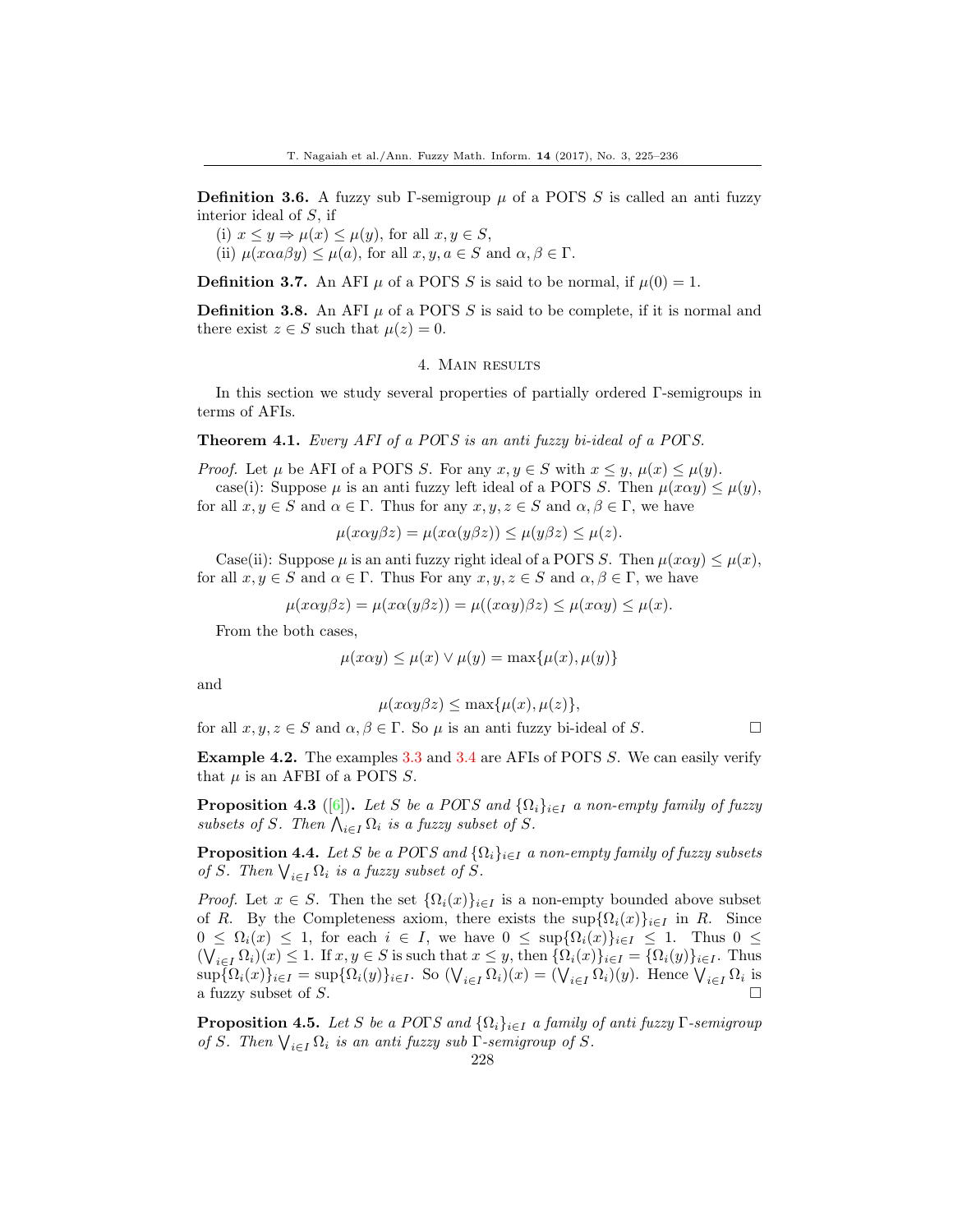*Proof.* By the proposition 4.4, we have  $(\bigvee \Omega_i)$  is fuzzy subset of S. Let  $x, y \in S$ i∈I and  $\alpha \in \Gamma$ . Then

$$
\begin{aligned}\n(\bigvee_{i \in I} \Omega_i)(x \alpha y) &= \sup \{ \Omega_i(x \alpha y) \}_{i \in I} \\
&\le \sup \{ \max \{ \Omega_i(x), \Omega_i(y) \} \}_{i \in I} \\
&= \max \{ \sup \{ \Omega_i(x) \}_{i \in I}, \sup \{ \Omega_i(y) \}_{i \in I} \} \\
&= \max \{ (\bigvee_{i \in I} \Omega_i)(x), (\bigvee_{i \in I} \Omega_i)(y)) \}.\n\end{aligned}
$$

Thus  $\bigvee \Omega_i$  is anti-fuzzy sub Γ-semigroup of S. i∈I

Theorem 4.6. Let S be a POTS. Then the following statements are true.

(1) For any collection  $\{\Omega_i\}_{i\in I}$  of an anti-fuzzy left (resp. right) ideals of S,  $\bigvee_{i\in I}\Omega_i$  is an anti-fuzzy left (resp. right) ideal of S.

(2) For any collection  $\{\Omega_i\}_{i\in I}$  of an AFBIs of S,  $\bigvee_{i\in I}\Omega_i$  is an AFBI of S.

(3) For any collection  $\{\Omega_i\}_{i\in I}$  of an anti-fuzzy interior ideals of S,  $\bigvee_{i\in I}\Omega_i$  is an anti fuzzy interior ideal of S.

*Proof.* (1) By proposition 4.4, we have  $\bigvee_{i \in I} \Omega_i$  is a fuzzy subset of S.

Now, let  $x, y \in S$  be such that  $x \leq y$ . Since  $\Omega_i$  is a fuzzy left ideal of S,  $\Omega_i(x) \leq \Omega_i(y)$ , for all  $i \in I$ . Then  $\sup{\Omega_i(y)}_{i \in I} \geq \Omega_i(y) \geq \Omega_i(x)$ , for all  $i \in I$ . Thus  $\sup\{\Omega_i(y)\}_{i\in I}$  is an upper bound of  $\{\Omega_i(x)\}_{i\in I}$ . So  $\sup\{\Omega_i(y)\}_{i\in I} \geq \sup\{\Omega_i(x)\}_{i\in I}$ . Hence  $(\bigvee_{i \in I} \Omega_i)(x) \leq (\bigvee_{i \in I} \Omega_i)(y)$ .

Let  $x, y \in S$  and  $\alpha \in \Gamma$ . Since  $\Omega_i$  is an anti-fuzzy left ideal of S, we have  $\Omega_i(x\alpha y) \leq \Omega_i(y)$ , for all  $i \in I$ . Then

$$
\begin{aligned}\n(\bigvee_{i \in I} \Omega_i)(x \alpha y) &= \sup \{ \Omega_i(x \alpha y) \}_{i \in I} \\
&\le \sup \{ \Omega_i(y) \}_{i \in I} \\
&= (\bigvee_{i \in I} \Omega_i)(y).\n\end{aligned}
$$

Thus  $\bigvee \Omega_i$  is an anti-fuzzy left ideal of S. i∈I

(2) By proposition 4.5, we have  $\bigvee_{i\in I}\Omega_i$  is an anti-fuzzy sub Γ-semigroup of S. From (a), let  $x, y \in S$  be such that  $x \leq y$ . Then  $(\bigvee_{i \in I} \Omega_i)(x) \leq (\bigvee_{i \in I} \Omega_i)(y)$ .

Let  $x, y, z \in S$  and  $\alpha, \beta \in \Gamma$ . Since  $\Omega_i$  is an AFBI of S, we have  $\Omega_i(x \alpha y \beta z) \leq$  $\max\{\Omega_i(x), \Omega_i(z)\}\$ , for all  $i \in I$ . Thus

$$
\begin{aligned}\n(\bigvee_{i \in I} \Omega_i)(x \alpha y \beta z) &= \sup \{ \Omega_i(x \alpha y \beta z) \}_{i \in I} \\
&\leq \sup \{ \max \{ \Omega_i(x), \Omega_i(z) \} \}_{i \in I} \\
&= \max \{ \sup \{ \Omega_i(x) \}_{i \in I}, \sup \{ \Omega_i(z) \}_{i \in I} \} \\
&= \max \{ (\bigvee_{i \in I} \Omega_i)(x), (\bigvee_{i \in I} \Omega_i)(z)) \}.\n\end{aligned}
$$

So W  $\bigvee_{i\in I} \Omega_i$  is an AFBI of S.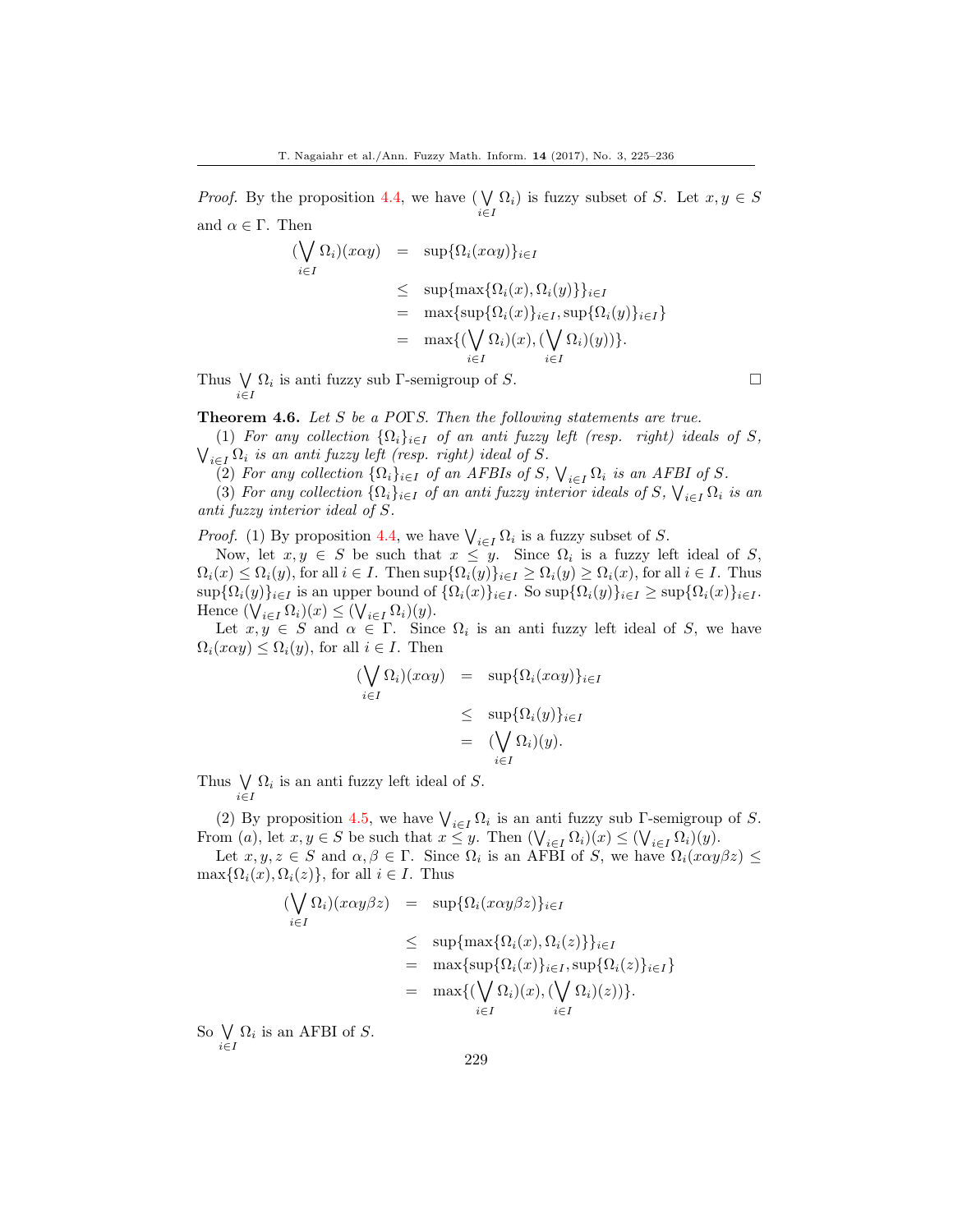(3) By proposition 4.5, we have  $\bigvee_{i\in I}\Omega_i$  is an anti-fuzzy sub Γ-semigroup of S. From (1), let  $x, y \in S$  be such that  $x \leq y$ . Then  $(\bigvee_{i \in I} \Omega_i)(x) \leq (\bigvee_{i \in I} \Omega_i)(y)$ .

Let  $x, y, a \in S$  and  $\alpha, \beta \in \Gamma$ . Since  $\Omega_i$  is an anti-fuzzy interior ideal of S, we have  $\Omega_i(x\alpha a\beta y) \leq \Omega_i(a)$ , for all  $i \in I$ . Thus

$$
\begin{aligned}\n(\bigvee_{i \in I} \Omega_i)(x \alpha a \beta y) &= \sup \{ \Omega_i(x \alpha a \beta y) \}_{i \in I} \\
&\leq \sup \{ \Omega_i(a) \}_{i \in I} \\
&= (\bigvee_{i \in I} \Omega_i)(a).\n\end{aligned}
$$

So  $\bigvee \Omega_i$  is an anti-fuzzy interior ideal of S. i∈I

**Theorem 4.7.** Let  $\Omega : S \to S'$  be an epimorphism on POTSs S and S'. If  $\mu$  is an anti fuzzy sub Γ-semigroup of S', then  $\Omega^{-1}(\mu)$  is an anti fuzzy sub Γ-semigroup of S, provided  $\Omega^{-1}(\mu)$  is a non-empty.

*Proof.* Let  $x, y \in S$ . Then  $\Omega(x), \Omega(y) \in S'$ . Since  $\mu$  is an anti-fuzzy sub  $\Gamma$ -semigroup of  $S^{'}$ ,

$$
\mu((\Omega(x))\alpha(\Omega(y)))\leq \max\{\mu(\Omega(x)),\mu(\Omega(y))\}=\max\{\Omega^{-1}(\mu)(x),\Omega^{-1}(\mu)(y)\}.
$$

Thus

$$
\Omega^{-1}(\mu)(x\alpha y) = \mu(\Omega(x\alpha y)) = \mu(\Omega(x)\alpha\Omega(y)) \le \max\{\Omega^{-1}(\mu)(x), \Omega^{-1}(\mu)(y)\}.
$$

So  $\Omega^{-1}(\mu)$  is anti-fuzzy sub Γ-semigroup of S.

**Theorem 4.8.** Let  $\Omega : S \to S'$  be an epimorphism on POTSs S and S'. If  $\mu$  is an anti fuzzy left (resp. right)ideal of S', then  $\Omega^{-1}(\mu)$  is an anti fuzzy left (resp. right) of S, provided  $\Omega^{-1}(\mu)$  is non-empty.

*Proof.* By theorem 4.7, we have,  $\Omega^{-1}(\mu)$  is an anti-fuzzy sub Γ-semigroup of S. Let  $x, y \in S$ . Then  $\Omega(x), \Omega(y) \in S'$ . For any  $\alpha \in \Gamma$ , we have

$$
\Omega^{-1}(\mu)(x\alpha y) = \mu(\Omega(x\alpha y))
$$
  
=  $\mu(\Omega(x)\alpha\Omega(y)))$   
 $\leq \mu(\Omega(y))$   
=  $\Omega^{-1}(\mu)(y).$ 

Let  $x, y \in S$  be such that  $x \leq y$ . Then  $\Omega(x), \Omega(y) \in S'$  with  $\Omega(x) \leq \Omega(y)$ . Since  $\mu$  is an anti-fuzzy left ideal,  $\mu(\Omega(x)) \leq \mu(\Omega(y))$ . Thus  $\Omega^{-1}(\mu)(x) \leq \Omega^{-1}(\mu)(y)$ . So  $\Omega^{-1}(\mu)$  is anti-fuzzy left ideal of S.

**Theorem 4.9.** Let  $\Omega : S \to S'$  be an epimorphism on POTSs S and S'. If  $\mu$  is an AFBI of S', then  $\Omega^{-1}(\mu)$  is an AFBI of S, provided  $\Omega^{-1}(\mu)$  is non-empty.

*Proof.* By theorem 4.7, we have  $\Omega^{-1}(\mu)$  is an anti-fuzzy sub Γ-semigroup of S.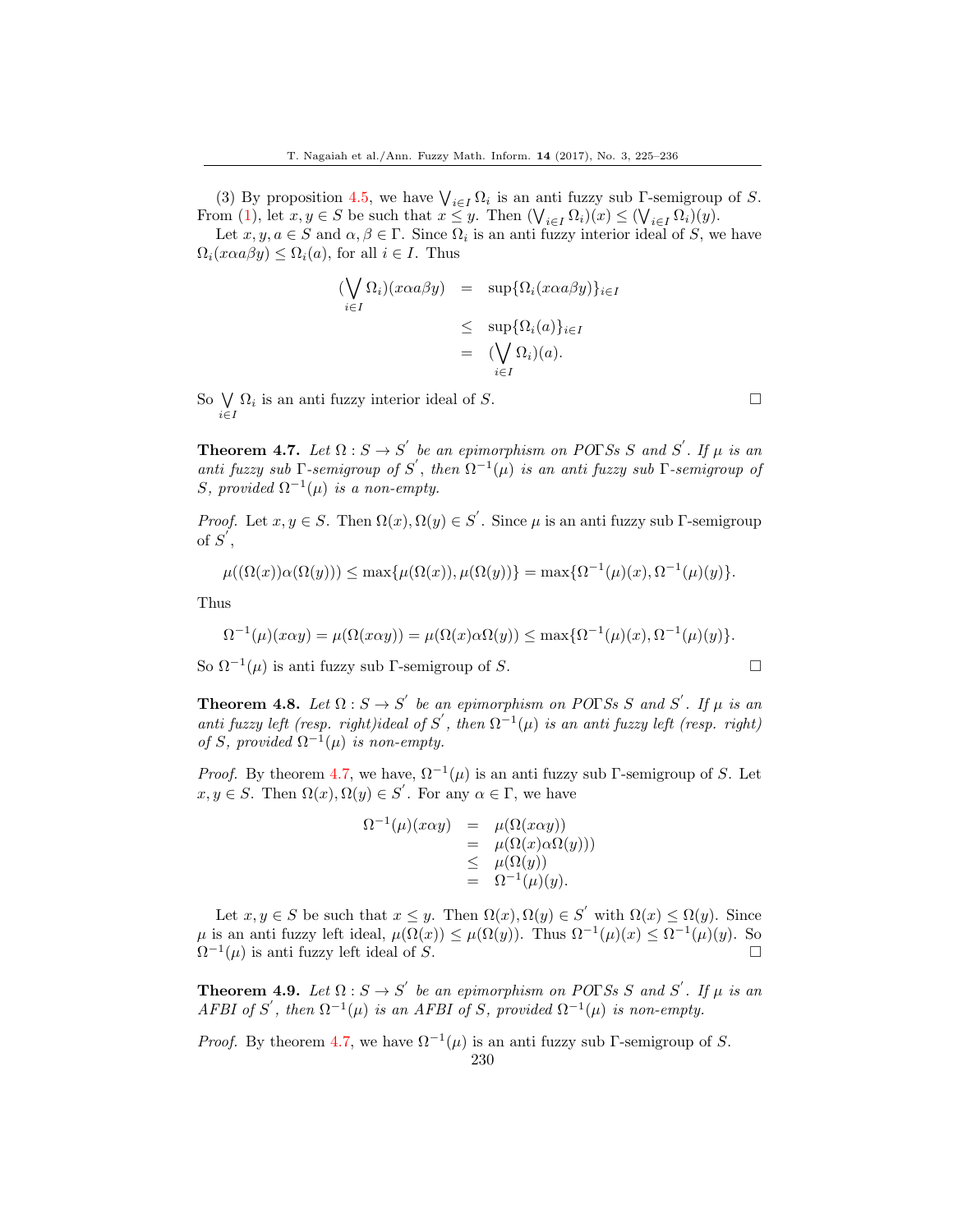Let  $\mu$  be an AFBI of S'. Let  $x, y \in S$ . Then  $\Omega(x), \Omega(y) \in S'$ . Thus for any  $\alpha, \beta \in \Gamma$ , we have

$$
\Omega^{-1}(\mu)(x\alpha y\beta z) = \mu(\Omega(x\alpha y\beta z))
$$
  
= 
$$
\mu(\Omega(x)\alpha\Omega(y)\beta\Omega(z))
$$
  

$$
\leq \max{\mu(\Omega(x)), \mu(\Omega(y))}
$$
  
= 
$$
\max{\Omega^{-1}(\mu)(x), \Omega^{-1}(\mu)(y)}.
$$

Let  $x, y \in S$  be such that  $x \leq y$ . Then  $\Omega(x), \Omega(y) \in S'$  with  $\Omega(x) \leq \Omega(y)$ . Since  $\mu$  is an AFBI,  $\mu(\Omega(x)) \leq \mu(\Omega(y))$ . So  $\Omega^{-1}(\mu)(x) \leq \Omega^{-1}(\mu)(y)$ . Hence  $\Omega^{-1}(\mu)$  is an AFBI of  $S$ .

**Theorem 4.10.** Let  $\Omega : S \to S'$  be an epimorphism on POTSs S and S'. If  $\mu$  is an anti fuzzy interior ideal of S', then  $\Omega^{-1}(\mu)$  is anti fuzzy interior ideal in S, provided  $\Omega^{-1}(\mu)$  is non-empty.

*Proof.* Straight forward □

**Theorem 4.11.** Let  $\Psi$  be an anti-fuzzy left (resp. anti-fuzzy right, anti-fuzzy)ideal of a POFS S. Then so is  $\Psi^{\alpha}$ , for every real number  $\alpha \geq 0$ , where  $\Psi^{\alpha}$  defined by  $\Psi^{\alpha}(x) = (\Psi(x))^{\alpha}$ , for all  $x \in S$ .

*Proof.* Let  $\Psi$  be an anti-fuzzy left ideal of a POFS S. For any  $x, y \in S$  and  $\gamma \in \Gamma$ , we have  $\Psi(x\gamma y) \leq \Psi(y)$ . Now  $\Psi^{\alpha}(x\gamma y) = (\Psi(x\gamma y))^{\alpha} \leq (\Psi(y))^{\alpha} = \Psi^{\alpha}(y)$ , for all  $x, y \in S$  and  $\gamma \in \Gamma$ .

Let  $x, y \in S$  be such that  $x \leq y$ . Since  $\Psi$  is anti-fuzzy left ideal,  $\Psi(x) \leq \Psi(y)$ , for all  $x, y \in S$ . Then  $(\Psi(x))^{\alpha} \leq (\Psi(y))^{\alpha}$ , for all  $\alpha \geq 0$ . Thus  $\Psi^{\alpha}(x) \leq \Psi^{\alpha}(y)$ . So  $\Psi^{\alpha}$ is an anti-fuzzy left ideal of  $S$ .

**Theorem 4.12.** Let  $\Psi$  be an anti-fuzzy interior ideal of a POFS S. Then so is  $\Psi^{\alpha}$ , for every real number  $\alpha \geq 0$ , where  $\Psi^{\alpha}$  defined by  $\Psi^{\alpha}(x) = (\Psi(x))^{\alpha}$ , for all  $x \in S$ .

*Proof.* Let  $\Psi$  be an anti-fuzzy interior ideal of a POFS S. Let  $x, y \in S$  and  $\gamma, \beta \in \Gamma$ . Then we have  $\Psi(x\gamma a\beta y) \leq \Psi(a)$ . Thus

$$
\Psi^{\alpha}(x\gamma a\beta y) = (\Psi(x\gamma a\beta y))^{\alpha} \le (\Psi(a))^{\alpha} = \Psi^{\alpha}(a),
$$

for all  $x, y \in S$  and  $\gamma, \beta \in \Gamma$ .

Let  $x, y \in S$  be such that  $x \leq y$ . Since  $\Psi$  is anti-fuzzy interior ideal,  $\Psi(x) \leq \Psi(y)$ , for all  $x, y \in S$ . So  $(\Psi(x))^{\alpha} \leq (\Psi(y))^{\alpha}$  for all  $\alpha \geq 0$ . So  $\Psi^{\alpha}(x) \leq \Psi^{\alpha}(y)$ . Hence  $\Psi^{\alpha}$ is an anti-fuzzy interior ideal of S.

#### 5. Composition of anti fuzzy ideals

In this section we prove equivalent statements on composition of AFIs using the characteristic function and AFBI. Also we study the relationship between anti fuzzy product and union of AFIs in a POΓSs.

**Theorem 5.1.** A fuzzy subset  $\mu$  of a POTS S is an anti-fuzzy sub  $\Gamma$ -semigroup of S if and only if  $\mu\Gamma\mu \supseteq \mu$ .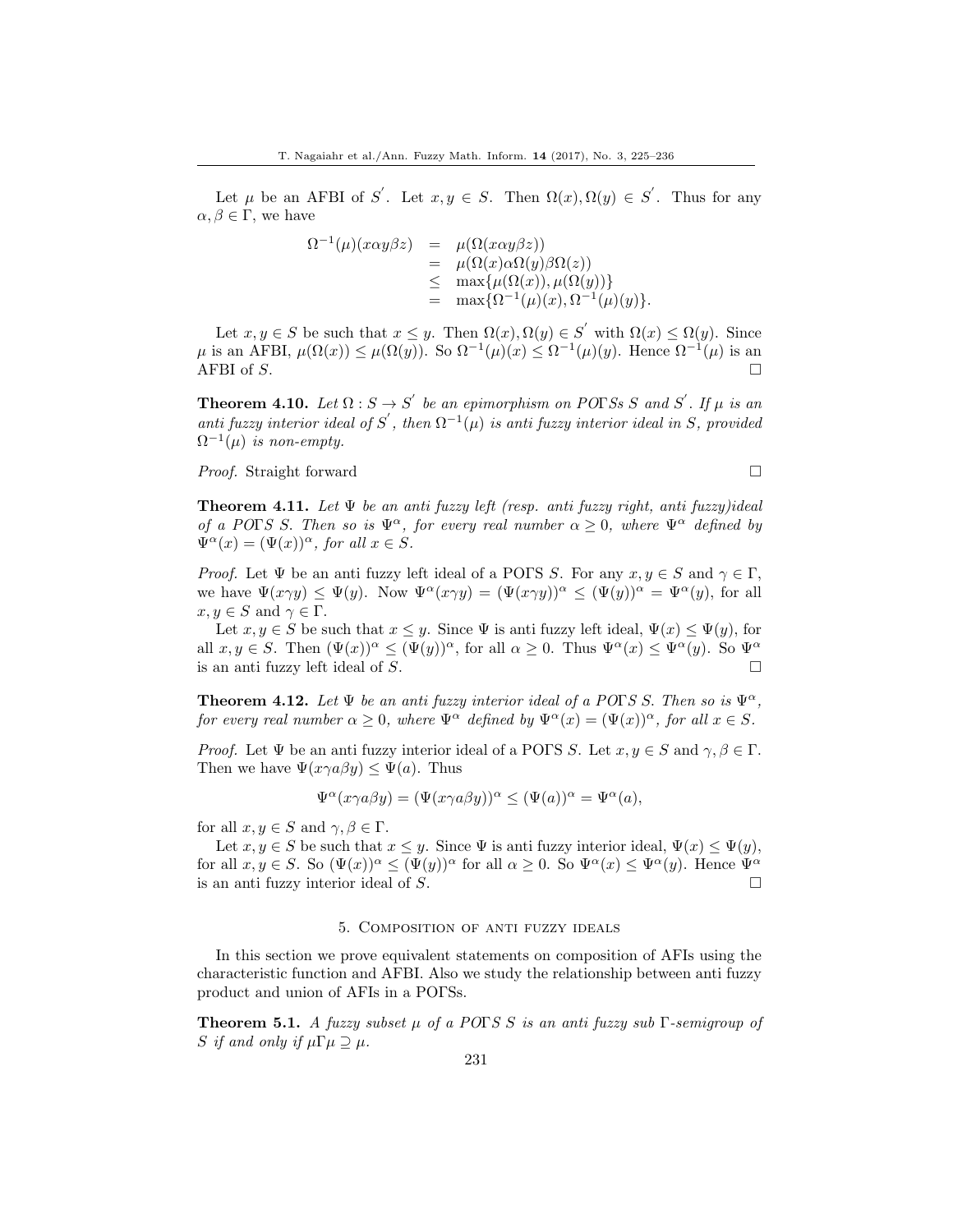*Proof.* Let  $\mu$  be an anti-fuzzy sub Γ-semigroup of S. Then for any  $x \in S$ , we have

$$
(\mu \Gamma \mu)(x) = \begin{cases} \inf \{ \max \{ \mu(y), \mu(z) \} \} & \text{if } x = y\alpha z \text{ for } y, z \in S \text{ and } \alpha \in \Gamma, \\ 1 & \text{otherwise.} \end{cases}
$$
  
\n
$$
\geq \begin{cases} \inf \{ \mu(y\alpha z) \} & \text{if } x = y\alpha z \text{ for } y, z \in S \text{ and } \alpha \in \Gamma, \\ 1 & \text{otherwise.} \end{cases}
$$
  
\n
$$
= \begin{cases} \mu(x) \\ 1 \\ \mu(x). \end{cases}
$$

Thus  $\mu\Gamma\mu \supseteq \mu$ .

Conversely, suppose that  $\mu \subseteq \mu \Gamma \mu$ . Then for any  $x \in S$ ,  $\alpha \in \Gamma$ , we have

$$
\mu(x\alpha y) \leq \mu \Gamma \mu(x\alpha y) \leq \max{\mu(x), \mu(y)}.
$$

Thus  $\mu$  is an anti-fuzzy sub Γ-semigroup of S.

Theorem 5.2. In a POTS S, the following statements are equivalent:

(1)  $\mu$  is an AFBI of S,

(1)  $\mu \Gamma \mu \supseteq \mu$ ,  $\mu \Gamma \lambda \Gamma \mu \supseteq \mu$ , and for any  $x \in S$ ,  $x \leq y$  implies  $\mu(x) \leq \mu(y)$ , where  $\lambda$  is the characteristic function of S.

*Proof.* Assume that  $\mu$  is an AFBI of S. Then  $\mu$  is an anti fuzzy sub Γ-semigroup of S. So by a theorem  $\mu \subseteq \mu \Gamma \mu$ . Let  $a \in S$ . Suppose there exists  $x, y, p, q \in S, \alpha, \beta \in \Gamma$ such that  $a = x\alpha y$  and  $x = p\beta q$ . Since  $\mu$  is an AFBI of S, we obtain  $\mu(p\beta q\alpha y) \leq$  $\max{\mu(x), \mu(y)}$ . Then

$$
(\mu \Gamma \lambda \Gamma \mu)(a) = \inf_{a = x\alpha y} \{ \max \{ (\mu \Gamma \lambda)(x), \mu(y) \} \}
$$
  
\n
$$
= \inf_{a = x\alpha y} \{ \max[\inf_{x = p\beta q} \{ \max{\mu(p), \lambda(q) \} \}], \mu(y) \}
$$
  
\n
$$
= \inf_{a = x\alpha y} \{ \max[\inf_{x = p\beta q} \{ \max{\mu(p), 0 \} \}], \mu(y) \}
$$
  
\n
$$
= \inf_{a = x\alpha y} \{ \max{\mu(p), \mu(y) \} \}
$$
  
\n
$$
\geq \mu(p\beta q\alpha y) = \mu(x\alpha y) = \mu(a).
$$

Thus we have  $\mu \Gamma \lambda \Gamma \mu \supseteq \mu$ . Otherwise  $(\mu \Gamma \lambda \Gamma \mu)(a) = 1$ . So  $\mu \Gamma \lambda \Gamma \mu \supseteq \mu$ 

Conversely, let us assume that (2) holds. Since  $\mu \subseteq \mu \Gamma \mu$ ,  $\mu$  is an anti-fuzzy sub Γ-semigroup of S. Let  $x, y, z \in S$  and  $\alpha, \beta \in \Gamma$ . Then we have

$$
\mu(x\alpha y\beta z) = \mu(a) \leq (\mu \Gamma \lambda \Gamma \mu)(a)
$$
\n
$$
= \inf_{a=x\alpha y\beta z} \{ \max\{ (\mu \Gamma \lambda)(x\alpha y), \mu(z) \} \}
$$
\n
$$
\leq \max\{ (\mu \Gamma \lambda)(p), \mu(z) \} (let \ p = x\alpha y)
$$
\n
$$
= \max\{ \inf_{p=x\alpha y} \{ \max\{ \mu(x), \lambda(y) \} \}, \mu(z) \}
$$
\n
$$
\leq \max\{ \max\{ \mu(x), 0 \}, \mu(z) \}
$$
\n
$$
= \max\{ \mu(x), \mu(z) \}.
$$

Since any  $x, y \in S, x \leq y$  implies  $\mu(x) \leq \mu(y)$ . Thus  $\mu$  is an AFBI of S.

**Theorem 5.3.** Let  $\Psi_1$  be an anti-fuzzy right ideal and  $\Psi_2$  be an anti-fuzzy left ideal of a POTSs of S. Then  $\Psi_1 \Gamma \Psi_2 \supseteq \Psi_1 \cup \Psi_2$ .

232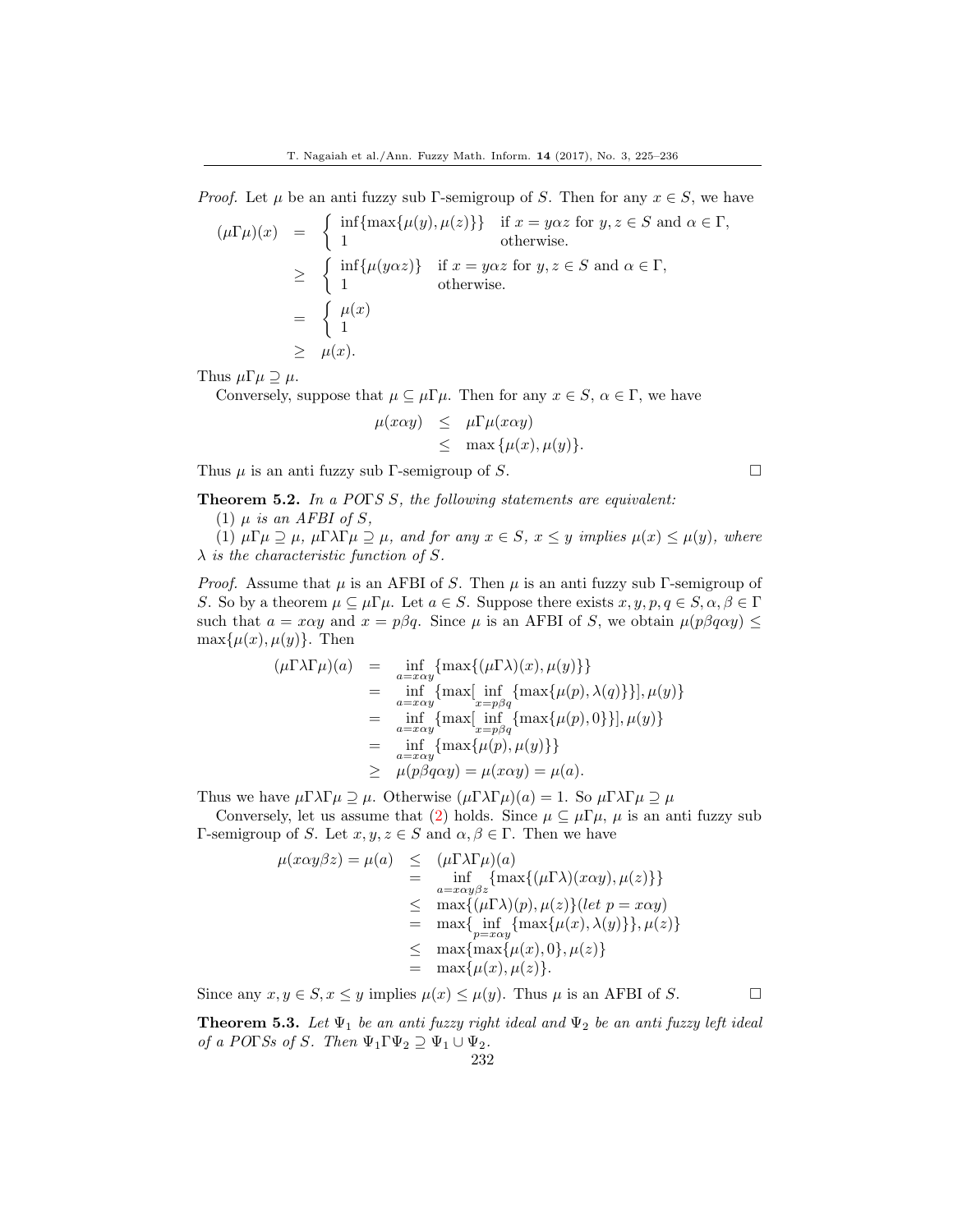Proof. Let  $\Psi_1$  be an anti-fuzzy right ideal and  $\Psi_2$  be an anti-fuzzy left ideal of S. Then for any  $x \in S$ , we have

$$
(\Psi_1 \Gamma \Psi_2)(x) = \begin{cases} \inf\{\max\{\Psi_1(y), \Psi_2(z)\}\} & \text{if } x = y\alpha z \text{ for } y, z \in S \text{ and } \alpha \in \Gamma \\ 1 & \text{otherwise} \end{cases}
$$
  
\n
$$
\geq \begin{cases} \inf\{\max\{\Psi_1(y\alpha z), \Psi_2(y\alpha z)\}\} & \text{if } x = y\alpha z \text{ for } y, z \in S \text{ and } \alpha \in \Gamma \\ 1 & \text{otherwise} \end{cases}
$$
  
\n
$$
= \begin{cases} \max\{\Psi_1(x), \Psi_2(x)\} \\ 1 \\ 1. \end{cases}
$$
  
\n
$$
= \begin{cases} (\Psi_1 \cup \Psi_2)(x) \\ 1. \end{cases}
$$

Thus  $\Psi_1 \Gamma \Psi_2 \supseteq \Psi_1 \cup \Psi_2$ .

# 6. Normal anti fuzzy ideal

In this section we study the normal, complete AFIs of partially ordered Γ-semigroups. Also we characterize fuzzy magnified translation.

**Theorem 6.1.** Let  $\Psi$  be an anti-fuzzy left ideal (resp. anti-fuzzy right ideal, AFI) of a POFS of S and t be a fixed element of S such that  $\Psi(0) \neq \Psi(t)$ . Define a fuzzy set  $\Psi^*$  in S by  $\Psi^*(x) = \frac{\Psi(x) - \Psi(t)}{\Psi(0) - \Psi(t)}$  for all  $x \in S$ . Then  $\Psi^*$  is a complete anti-fuzzy left ideal (resp. anti fuzzy right ideal, AFI) of S.

*Proof.* Let  $\Psi$  be an anti-fuzzy left ideal of S and  $x, y \in S$ ,  $\gamma \in \Gamma$ . Then

$$
\begin{array}{rcl}\n\Psi^{\star}(x\gamma y) & = & \frac{\Psi(x\gamma y) - \Psi(t)}{\Psi(0) - \Psi(t)} \\
& \leq & \frac{\Psi(y) - \Psi(t)}{\Psi(0) - \Psi(t)} \\
& = & \Psi^{\star}(y).\n\end{array}
$$

Let  $x, y \in S$  be such that  $x \leq y$ . Then  $\Psi(x) \leq \Psi(y)$  implies  $\Psi(x) - \Psi(t) \leq$  $\Psi(y) - \Psi(t)$ . Thus  $\frac{\Psi(x) - \Psi(t)}{\Psi(0) - \Psi(t)} \leq \frac{\Psi(y) - \Psi(t)}{\Psi(0) - \Psi(t)}$  $\frac{\Psi(y)-\Psi(t)}{\Psi(0)-\Psi(t)}$ . So  $\Psi^*(x) \leq \Psi^*(y)$ . Hence  $\Psi^*$  is an anti fuzzy left ideal of S. Since  $\Psi^*(0) = \frac{\Psi(0) - \Psi(t)}{\Psi(0) - \Psi(t)} = 1$ ,  $\Psi^*$  is normal anti fuzzy left ideal of S. Since  $t \in S$ ,  $\Psi^*(t) = \frac{\Psi(t) - \Psi(t)}{\Psi(0) - \Psi(t)} = 0$ . Therefore  $\Psi^*$  is a complete anti-fuzzy left ideal of S.

**Theorem 6.2.** Let  $\Psi$  be an anti-fuzzy left (resp. right)ideal of a POFS of S and  $\Psi^+$  be a fuzzy set in S given by  $\Psi^+(x) = \Psi(x) + 1 - \Psi(0)$ , for all  $x \in S$ . Then  $\Psi^+$ is a normal anti fuzzy left (resp. right) ideal of S.

*Proof.* Let  $x, y \in S$ ,  $\alpha \in \Gamma$  and  $\Psi$  be anti-tuzzy left ideal of S. Then  $\Psi^+(x\alpha y)$  =  $\Psi(x\alpha y) + 1 - \Psi(0) \le \Psi(y) + 1 - \Psi(0) = \Psi(y)$ . Thus  $\Psi^+$  is anti-fuzzy left ideal of S. Also  $\Psi^+(0) = \Psi(0) + 1 - \Psi(0) = 1$ . So  $\Psi^+$  is normal anti-uzzy left ideal of S.  $\Box$ 

**Theorem 6.3.** Let  $\Psi$  be an AFBI of a POTS S and  $\Psi^*$  be fuzzy subset of S, defined by  $\Psi^{\star}(x) = \frac{\Psi(x)}{\Psi(1)}$ , for all  $x \in S$ . Then  $\Psi^{\star}$  an AFBI of S.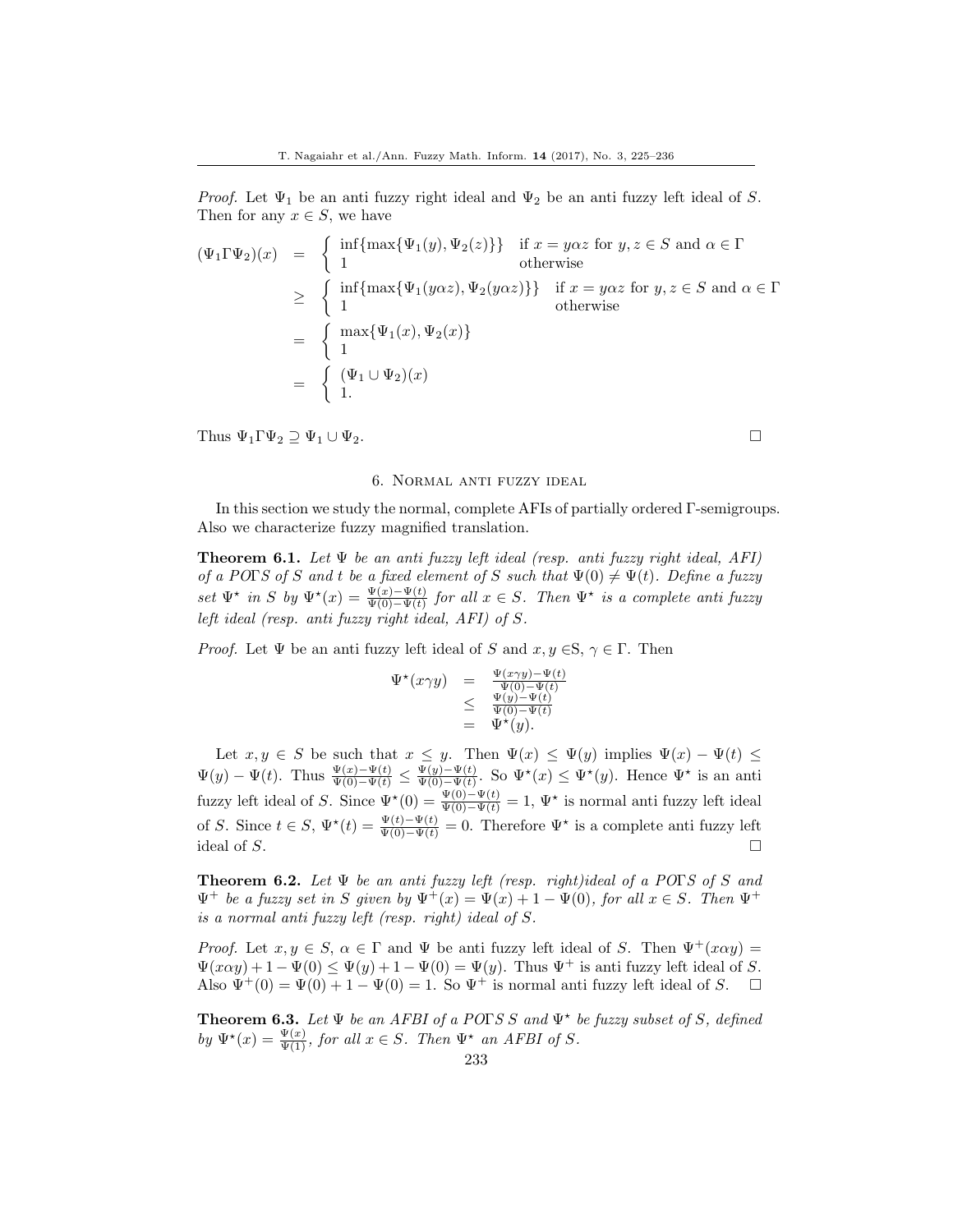*Proof.* Let  $\Psi$  be an AFBI of a POFS. For any  $x, y \in S$  and  $\alpha, \beta \in \Gamma$ . Then

$$
\Psi^{\star}(x\alpha y\beta z) = \frac{\Psi(x\alpha y\beta z)}{\Psi(1)}\n\leq \frac{\max{\Psi(x), \Psi(z)} }{\Psi(1)}\n= \max{\frac{\Psi(x)}{\Psi(1)}, \frac{\Psi(y)}{\Psi(1)}\}}\n= \max{\Psi^{\star}(x), \Psi^{\star}(y)}.
$$

Let  $x, y \in S$  be such that  $x \leq y$ . Since  $\Psi$  is an AFBI,  $\Psi(x) \leq \Psi(y)$ , for all  $x, y \in S$ . Thus  $\frac{\Psi(x)}{\Psi(1)} \leq \frac{\Psi(y)}{\Psi(1)}$ . So  $\Psi^*(x) \leq \Psi^*(y)$ . Hence  $\Psi^*$  is an AFBI of S.

**Proposition 6.4.** Let  $\Psi$  be an anti fuzzy left (resp. anti fuzzy right, anti fuzzy)ideal of a POFS S. Then the fuzzy magnified translation  $\Psi_{\beta\alpha}^c$  of  $\Psi$  is an anti-fuzzy left (resp. anti fuzzy right, anti fuzzy) ideal of S.

*Proof.* Let  $\Psi$  be an anti-fuzzy left ideal of POFS S. Let  $x, y \in S$  be such that  $x \leq y$ . Then  $\Psi(x) \leq \Psi(y)$ , for all  $x, y \in S$ . Since  $\beta \in [0, 1]$   $\beta \Psi(x) \leq \beta \Psi(y)$ . Thus  $\beta.\Psi(x)+\alpha \leq \beta.\Psi(y)+\alpha$ , for all  $\alpha \in [0,1-\sup\{\mu(x): x \in S\}]$ . So  $\Psi^c_{\beta\alpha}(x) \leq \Psi^c_{\beta\alpha}(y)$ . Again let  $x, y \in S, \gamma \in \Gamma$ , we have

$$
\Psi_{\beta\alpha}^c(x\gamma y) = \beta \Psi(x\gamma y) + \alpha \n\leq \beta. \mu(y) + \alpha \n= \Psi_{\beta\alpha}^c(y).
$$

Hence  $\Psi_{\beta\alpha}^c$  is an anti-fuzzy left ideal of S.

**Proposition 6.5.** Let  $\Psi$  be an anti-fuzzy left ideal (anti-fuzzy right ideal) of a left zero (right zero) POFS S. Then the fuzzy magnified translation  $\Psi_{\beta\alpha}^c$  of  $\Psi$  is constant function.

*Proof.* Let S be a left zero PO–Γ-semigroup S. Then  $x \gamma y = x(\text{resp. } x \gamma y = y)$ , for all  $x, y \in S, \gamma \in \Gamma$ . Thus for any  $x, y \in S, \gamma \in \Gamma$ , we have

$$
\begin{array}{rcl}\n\Psi^c_{\beta\alpha}(x) & = & \beta. \ \mu(x) + \alpha \\
 & = & \beta. \ \mu(x\gamma y) + \alpha \\
 & \leq & \beta. \ \mu(y) + \alpha \\
 & = & \Psi^c_{\beta\alpha}(y), \\
\Psi^c_{\beta\alpha}(y) & = & \beta. \ \mu(y) + \alpha \\
 & = & \beta. \ \mu(y\gamma x) + \alpha \\
 & \leq & \beta. \ \mu(x) + \alpha \\
 & = & \Psi^c_{\beta\alpha}(x).\n\end{array}
$$

Thus  $\Psi_{\beta\alpha}^{c}(x) = \Psi_{\beta\alpha}^{c}(y)$ . Hence  $\Psi_{\beta\alpha}^{c}$  is a constant function.

Acknowledgements. The authors would like to thank Prof. Y. B. Jun for his encouragement. The authors are also deeply grateful to the referee and reviewers for their valuable comments and suggestions for improving this paper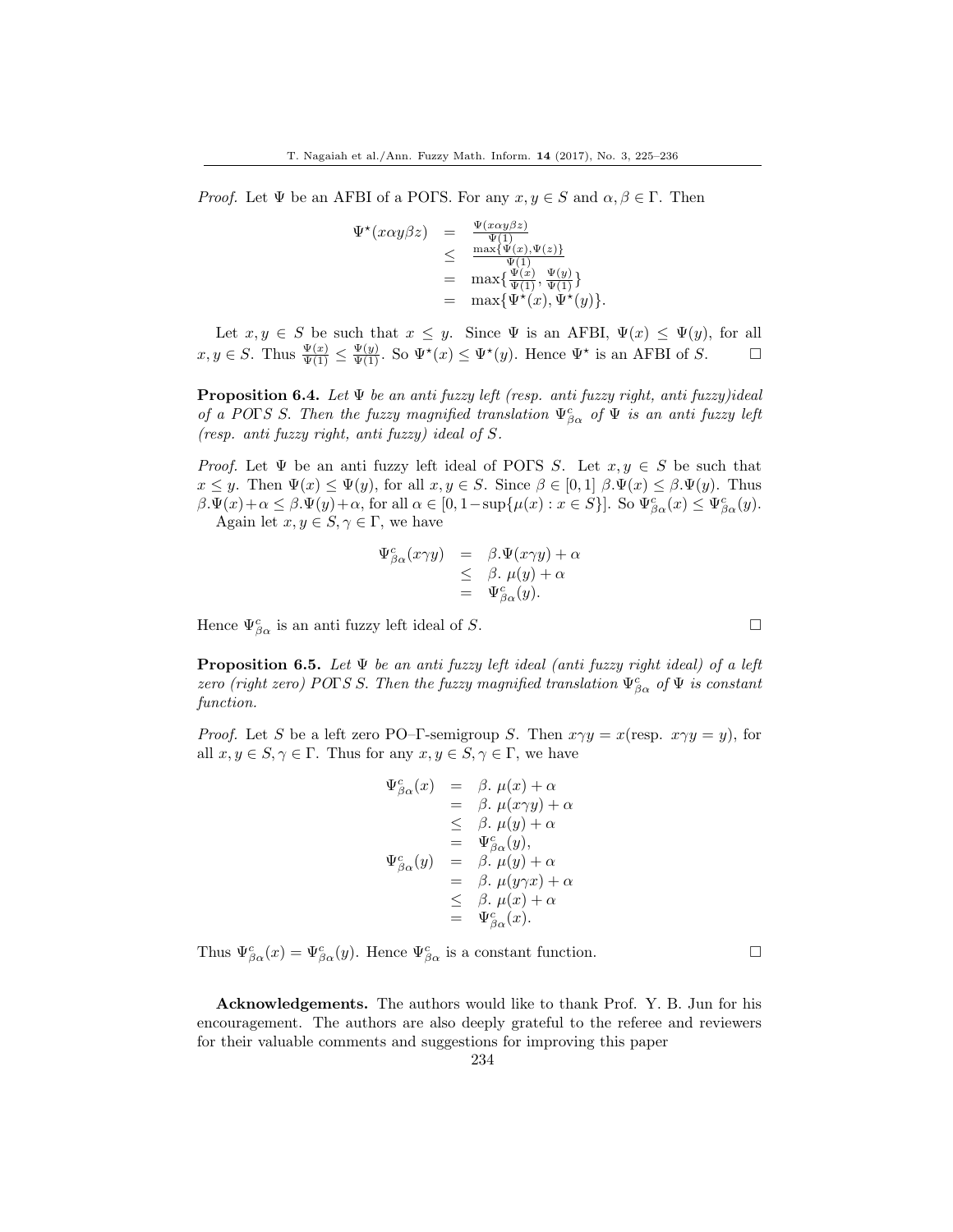#### **REFERENCES**

- <span id="page-11-1"></span>[1] M. Akram and K. H. Dar, Anti fuzzy ideals of lie algebras, Quasigroups and systems 14 (2006) 123–132.
- <span id="page-11-2"></span>[2] R. Biswas, fuzzy subgroups and anti fuzzy subgroups, Fuzzy sets and systems 35(1990) 121– 124.
- <span id="page-11-15"></span>[3] T. K. Dutta and N. C. Adhikari, On prime radicals of Γ-Semigroup, Bull. Cal. Math. Soc 86(5)(1994) 437–444.
- <span id="page-11-21"></span>[4] A. Iampan and M. Siripitukdlet, Green's relations in Ordered Gamma-Semigroups in terms of fuzzy subsets, IAENG International Journal of Applied Mathematics 42 (2) (2012) 1–6.
- <span id="page-11-22"></span>[5] A. Iampan, Characterizing fuzzy sets in ordered Γ-Semigroups, Journal of Matematics Research 2 (2010) 52–56.
- <span id="page-11-23"></span>[6] A. Kanlaya and A. Iampan, Coincidences of different types of fuzzy ideals in ordered Γsemigroups, Korean Journal of Mathematics 22 (2) (2014) 367–381.
- <span id="page-11-20"></span>[7] N. Kehayopulu and M. Tsingelis, Regular ordered semigroups in terms of fuzzy sets, Inform. Sci. 176 (2006) 3675–3693.
- <span id="page-11-11"></span>[8] M. Khan and T. Asif, characterizations of semigroups by their anti fuzzy ideals, Journal of mathematics reserch 2 (3) (2010) 134–143.
- <span id="page-11-17"></span>[9] N. Kuroki, On fuzzy ideals and fuzzy bi-ideals in semigroups, fuzzy sets and systems 5 (1981) 203–215.
- <span id="page-11-10"></span>[10] Y. I. Kwon and S. K. Lee, The weakily semiprime ideals of PO-Γ-Semigroups, Kangweon-Kyungki Math. Jour. 5 (2) (1997) 135–139.
- <span id="page-11-3"></span>[11] S. K. Lee and J. H. Jung, On left regular Po-Γ-Semigroups, Comm. Korean Math.Soc. 13 (1) (1998) 1–5.
- <span id="page-11-18"></span>[12] S. K. Majumder and S. K. Sardar, On properties of fuzzy ideals in PO-Γ-Semigroups, Armenian Journal of Mathematics 2 (2) (2009) 65–72.
- <span id="page-11-14"></span>[13] T. Nagaiah, K. Vijay Kumar, A. Iampan and T.Srinivas, A Study of fuzzy ideals in PO-Γ-Semigroups, Palestinian Journal of Mathematics 6 (2) (2017) 591–597.
- <span id="page-11-4"></span>[14] T. Nagaiah, A note on anti fuzzy ideals in ternary semirings, International J. of Math. Sci. and Engg. Appls. 1 (4) (2011) 155–161.
- <span id="page-11-6"></span>[15] M. A. Ozturk, M. Uckun and Y. B. Jun, Fuzzy ideals in Gamma Rings, Turkish journal of mathematics 27 (2003) 369–374.
- <span id="page-11-19"></span>[16] P. Pal, S. K. Majumder and S. K. Sardar, Characterization of Γ-Semigroups in terms of anti fuzzy ideals, Ann. fuzzy mathem. inform. 5 (3) (2013) 463–473.
- <span id="page-11-7"></span>[17] A. Rosenfeld, Fuzzy groups, J. Math. Anal. Appl. 35 (1971) 512–517.
- <span id="page-11-8"></span>[18] M. K. Sen, On Γ-Semigroups, In. Proc. of the Int. Conf. Algebra and it's Appl., Decker publications. 301, New York 1981.
- <span id="page-11-9"></span>[19] M. K. Sen and M. K. Saha, On Γ-Semigroups, I. Bull, Cal, Math. Soc. 78 (1986) 180–186.
- <span id="page-11-12"></span>[20] M. Shabir and Y. Nawaz, Semigroups characterized by the properties of their anti fuzzy ideals, Journal of advanced research in pure mathematics 3 (2009) 42–59.
- <span id="page-11-24"></span>[21] M. Siripitukdlet and A. Iampan, On ordered ideal extensions in a PO-Γ-Semigroups, Southeast Asian Bulletin of Mathematics 33 (2009) 543–550.
- <span id="page-11-13"></span>[22] T. Srinivas, T. Nagaiah and P. Narasimha Swamy, Anti fuzzy ideals in Γ−near-rings, Ann. fuzzy Mathema. Inform. 3 (2) (2012) 255–266.
- <span id="page-11-25"></span>[23] VB. Subrahmanyeswara Rao, Seetamraju, A. Anjaneyulu, and D. Madhusudana Rao Partially ordered Γ-Semigroup, International jornal of engineering Research and Technology 1 (6) (2012) 1–11.
- <span id="page-11-16"></span>[24] Ch. Thawhat Bi-ideals in ordered Γ-Semigroup, International Mathematical Forum 7 (55) (2012) 2745–2748.
- <span id="page-11-5"></span>[25] X. Y. Xie, Fuzzy ideal extensions of ordered Semigroups, Lobach Journal of Mathematics. 19 (2005) 29–40.
- <span id="page-11-0"></span>[26] L. A. Zadeh, Fuzzy sets, Inform and Control. 8 (1965) 338–353.